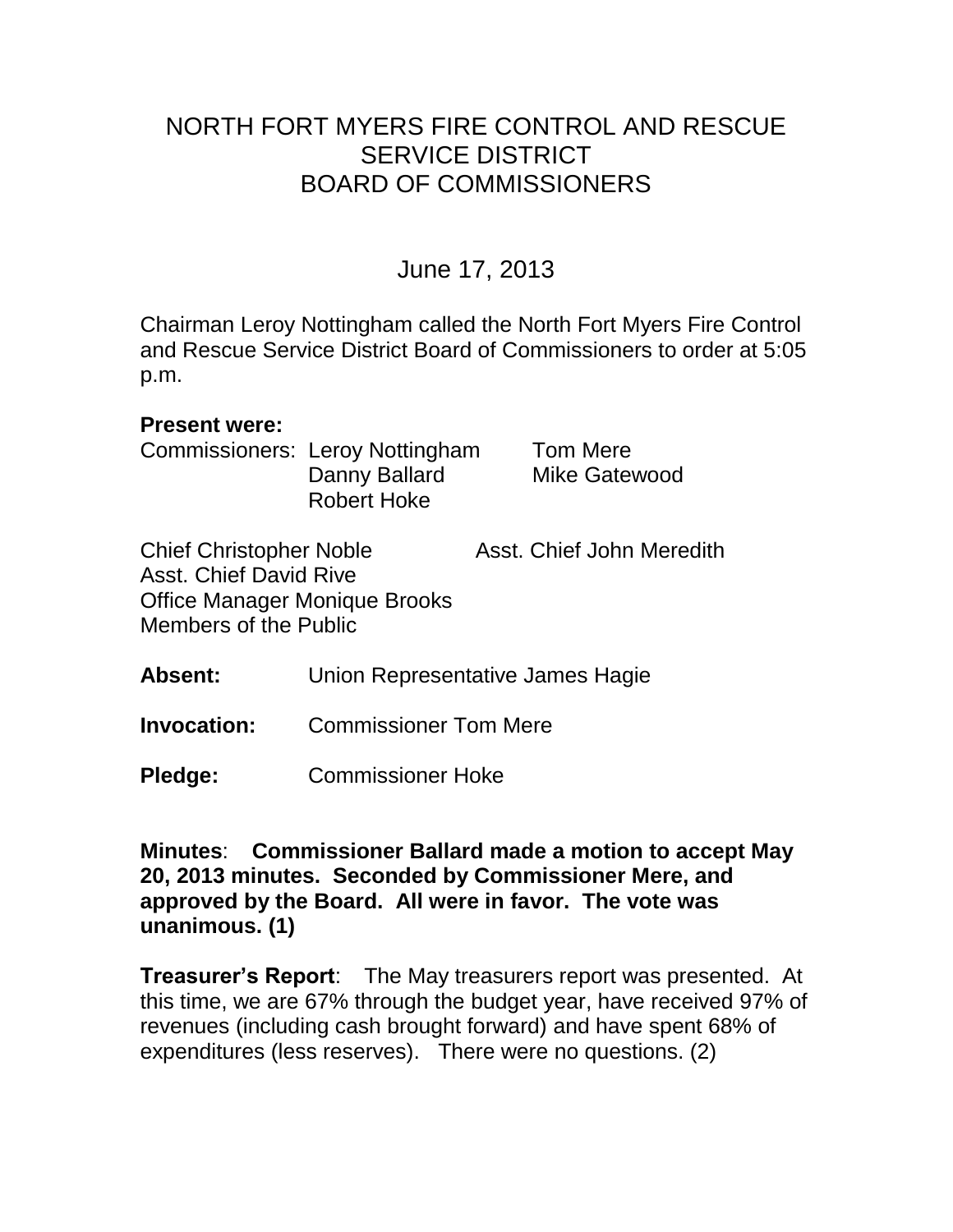# **Chief's Report:**

By Chief Noble-

- Weekly reports and monthly run sheet is attached
- We are currently updating our Five Year Plan, to include an amendment (Chief's State of the District) which will be discussed tonight
- Senate Bill 1410 was signed in to law today. This Bill allows for a fire assessment fee. There is a meeting on July 30, at 6:00 p.m. in Lehigh Acres, to discuss what the law allows us to do.
- There is a meeting on June 27 at Estero Fire, to discuss the Collier County Association
- We have performed our annual drug screening
- We performed driver training with Fort Myers Shores, Alva and Bayshore

Commissioner Nottingham asked if we have received the permit for Barrett Road? Chief Noble stated that yes we did, the sewer is in place, we will abate tomorrow, then we are ready for concrete work

# **Training:**

Report is attached. There were no questions.

**Fire Prevention:** Report is attached. Commissioner Ballard asked if the new construction, under Moody River, was in reference to the back gate? Fire Marshal Jones responded yes. Commissioner Ballard says that is complete. Fire Marshal Jones said the final from us has not been completed on it yet, that is why it is still listed. There were no other questions.

**Public Education:** Report is attached. Chief Noble reported that we are going to evaluate our monthly CERT leader meetings, because of low attendance, during the summer months. There were no questions.

**Union:** Union member Slaybaugh stated that everything is going okay, and there is nothing to report. There were no questions.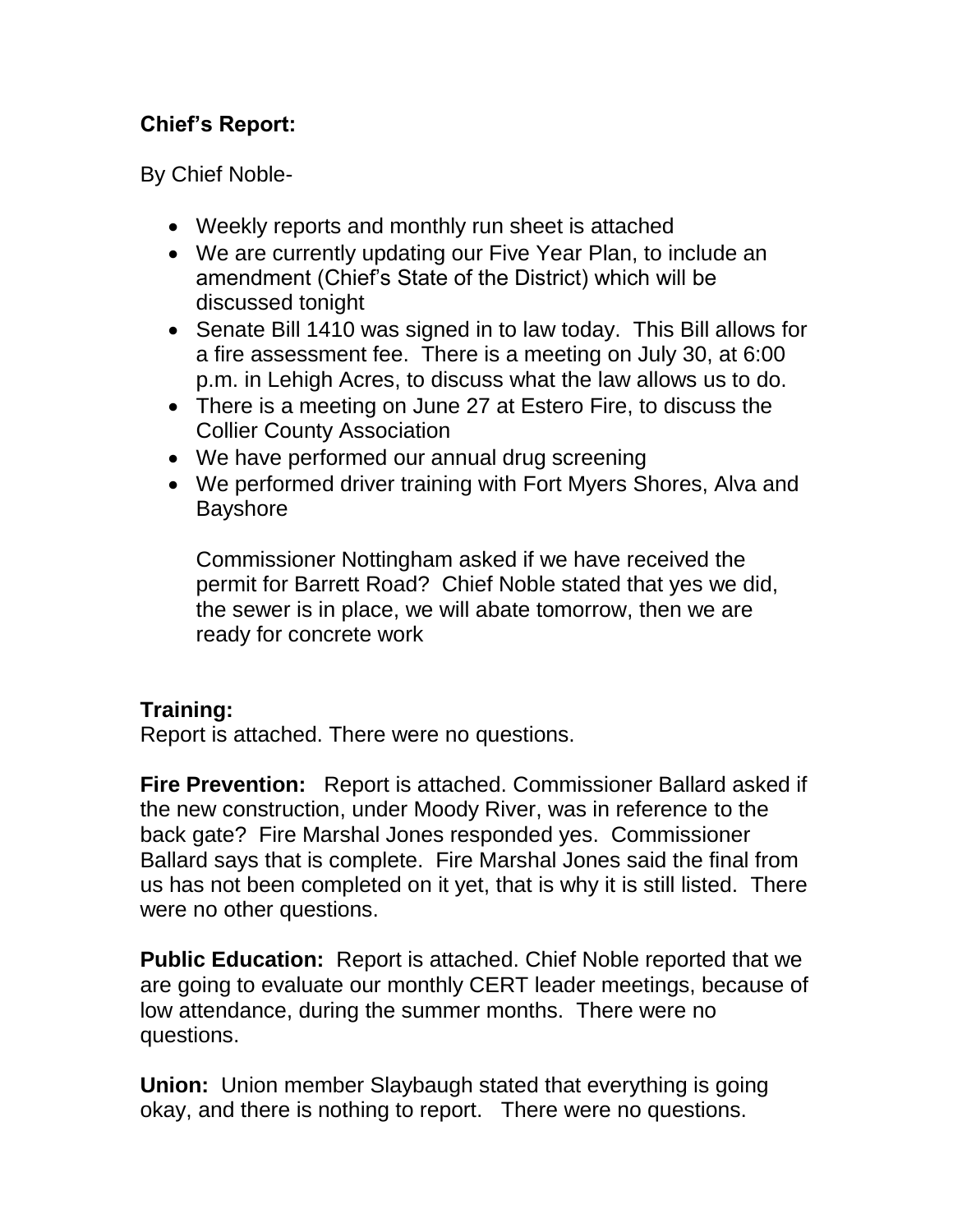## **Old Business:**

Updates on projects:

Barrett Road Station- Already covered in Chiefs Notes

### **New Business:**

# **1. 2012/2013 Budget Amendment –**

Monique presented the proposed budget amendment. Chief Noble further discussed why we chose to take such large amounts from building reserves (we have completed the addition/remodel of the Slater Road station, we have already budgeted for the Barrett Road project, and everything is new at Trail Dairy, so we do not foresee any more building projects)

**Commissioner Ballard made a motion to accept the 2012/2013 June Budget Amendment, as presented. Commissioner Mere seconded. The motion was put to vote, all were in favor, and the decision was unanimous. (3)**

# **2. State of the District Presentation –**

Chief Noble presented his State of the District Presentation, which he says was brought about because of the Budget Amendment. Questions that were raised were:

# A.) Ad-Valorem:

Commissioner Nottingham asked:

- 1.)Does the Attorney General govern this? No
- 2.)Did we lose ad-valorem revenue this year? No, preliminary number is at a .5% increase
- 3.)Did we change insurance companies? We changed brokers.

# B.) Equipment:

Commissioner Ballard asked:

1.) Are Impact Fees going away? No, we have 6 years from the date we receive them, to spend them; and we are very aware of this.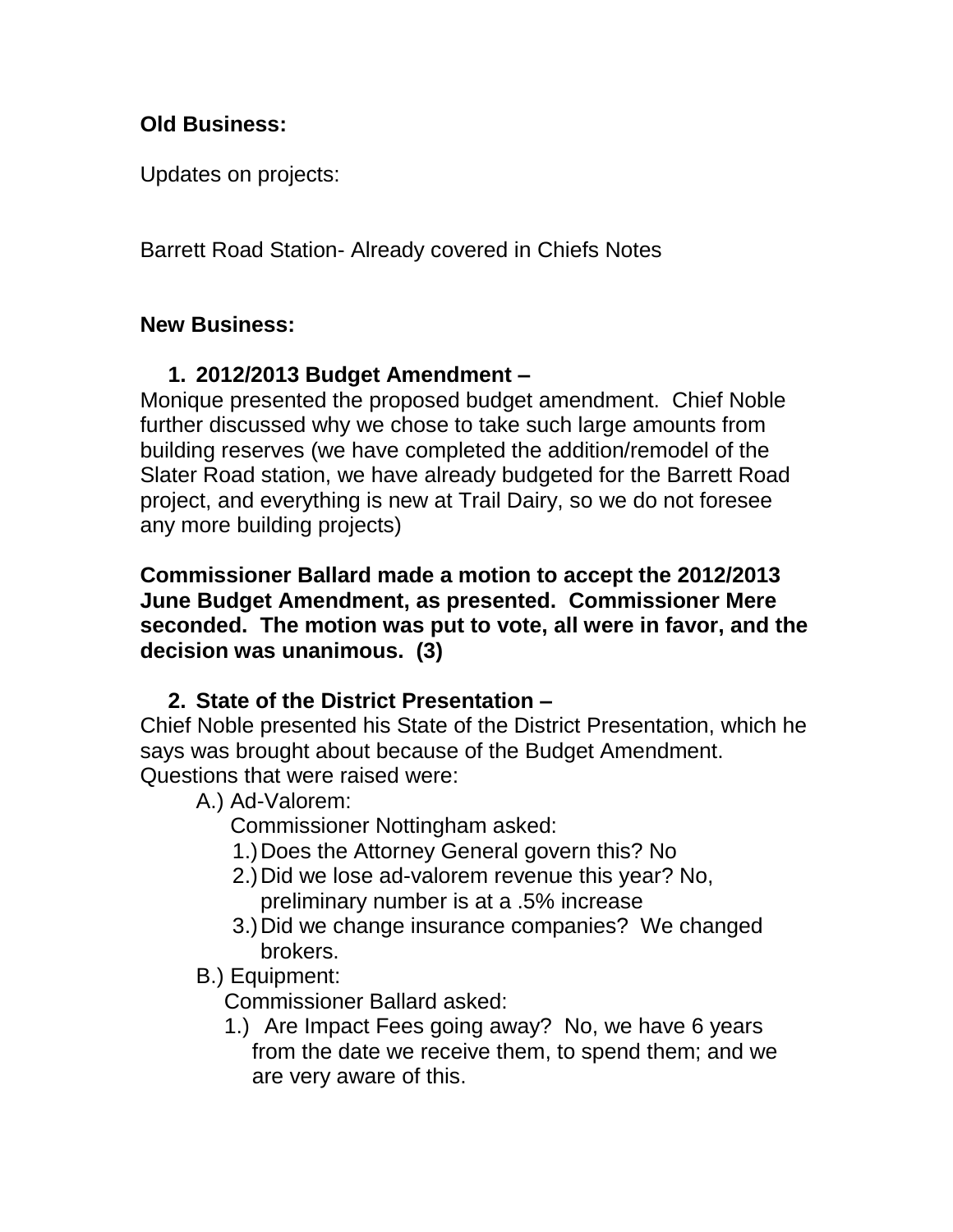Commissioner Mere asked:

1.) Why would we buy an Aerial truck? How often do we use one, and why wouldn't we utilize our inter-local agreements with the City of Fort Myers and City of Cape Coral, and use theirs? We must also consider the costs associated with maintenance, certification, and other costs that are associated with an Aerial truck. Chief Noble responded that we need to decrease our ISO number. Mr. Mere stated that we need to stay within our limits and budget, and not worry about big equipment. Chief Noble feels it would enhance our services.

Commissioner Gatewood asked:

- 1.) Weren't we turned down for an Aerial truck? Chief Noble responded that was under the FEMA Grant. Chief Noble also said that maybe we should look at a lease/purchase option.
- C.) Future Leaders: Commissioner Nottingham asked:
	- 1) Would the roof top assessments help us? Chief Noble responded that the assessment of fire fees was signed in to law today, by the Governor.
	- 2) Has anybody instituted the fire assessment fees? Chief Noble responded nobody has yet, and it will be a hard sell to the public.
	- 3) What are our current ad-valorem proceeds? Chief Noble responded that we currently receive about \$5.3 million.
	- 4) What is the percentage of our personnel costs, of our total budget? Chief Noble responded approximately 86% Commissioner Mere asked:
		- 1.)When is Chief Noble's last day? Chief Noble responded that the time frame is in 2014.
		- 2.)Do we have to take the proposal of the fire assessment fee before the public, in form of a referendum? Chief Noble responded yes.

Commissioner Ballard noted that based on very preliminary numbers, that he received several years ago, not including commercial properties, the fire assessment fee would provide an additional \$3 million in revenue, over what our current budget figures are.